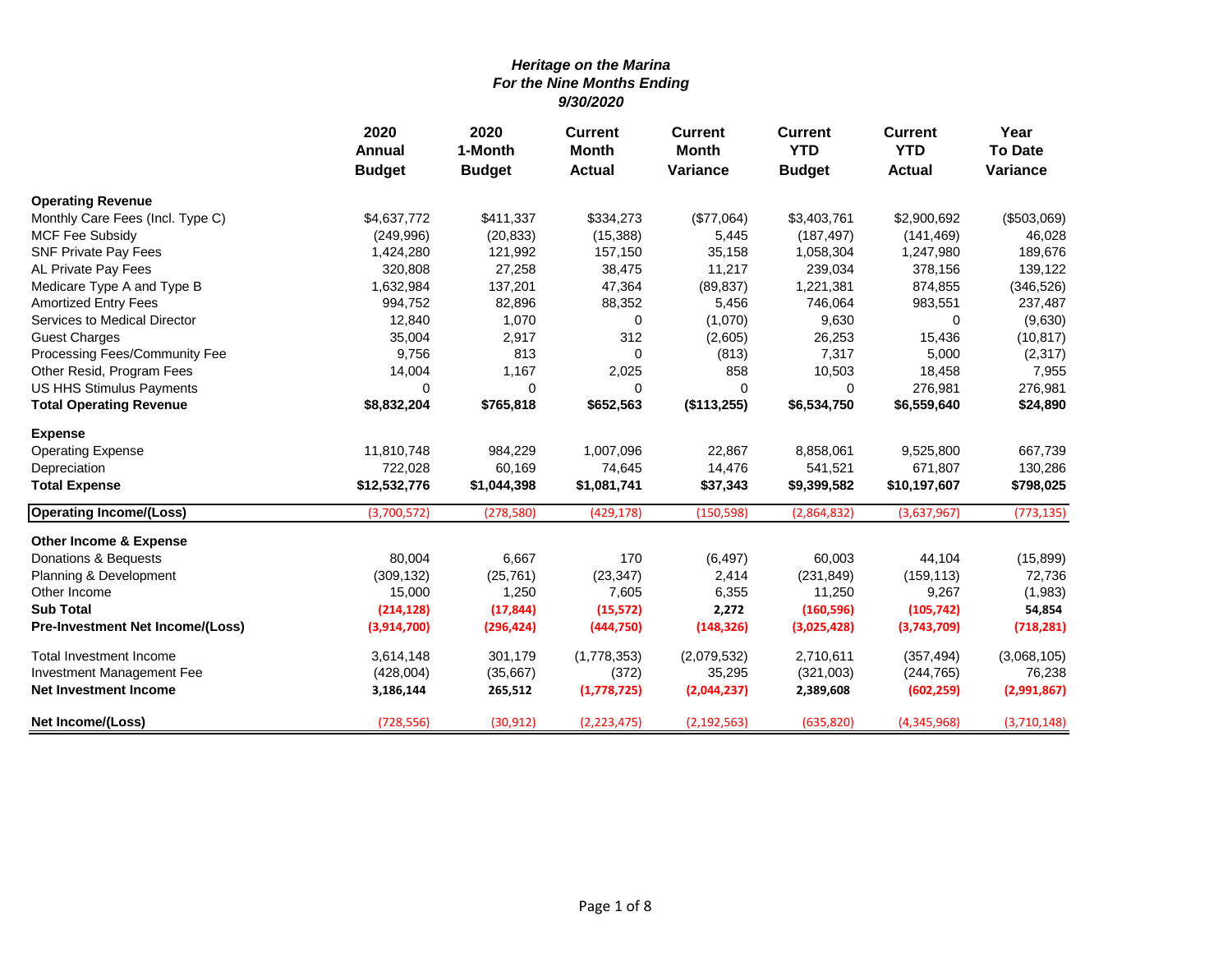|                                   | 2020<br>Annual | 2020<br>1-Month | <b>Current</b><br>Month | Current<br>Month | <b>Current</b><br><b>YTD</b> | <b>Current</b><br>YTD. | Year<br><b>To Date</b> |
|-----------------------------------|----------------|-----------------|-------------------------|------------------|------------------------------|------------------------|------------------------|
|                                   |                |                 |                         | <b>Variance</b>  |                              |                        | Variance               |
|                                   | <b>Budget</b>  | <b>Budget</b>   | <b>Actual</b>           |                  | <b>Budget</b>                | <b>Actual</b>          |                        |
| <b>Summary by Department</b>      |                |                 |                         |                  |                              |                        |                        |
| <b>Health Center</b>              | 3,181,512      | 265,126         | 284,937                 | (19,811)         | 2,386,134                    | 2,736,202              | (350,068)              |
| <b>Food Service</b>               | 2,586,720      | 215,560         | 238,538                 | (22, 978)        | 1,940,040                    | 2,134,134              | (194,094)              |
| Administration                    | 926,780.       | 160,565         | 155,506                 | 5,059            | 1,445,085                    | 1,602,888              | (157,803)              |
| Maintenance & Security            | 931,284        | 77,607          | 89,811                  | (12,204)         | 698,463                      | 709,723                | (11,260)               |
| <b>General Expense</b>            | 835,128        | 69,594          | 71,380                  | (1,786)          | 626,346                      | 632,443                | (6,097)                |
| Housekeeping                      | 679,284        | 56,607          | 46,244                  | 10,363           | 509,463                      | 491,704                | 17,759                 |
| Activities/Wellness               | 563.868        | 46,989          | 42,402                  | 4,587            | 422,901                      | 359,067                | 63,834                 |
| Other Nursing and Medical Related | 828,108        | 69,009          | 59,185                  | 9,824            | 621,081                      | 568,035                | 53,046                 |
| Medicare                          | 278,064        | 23,172          | 19,093                  | 4,079            | 208,548                      | 291,603                | (83,055)               |
| Total                             | 11,810,748     | 984,229         | 1,007,096               | (22, 867)        | 8,858,061                    | 9,525,800              | (667, 739)             |
| <b>Grand Total</b>                | 11,810,748     | 984,229         | 1,007,096               | (22, 867)        | 8,858,061                    | 9,525,800              | (667, 739)             |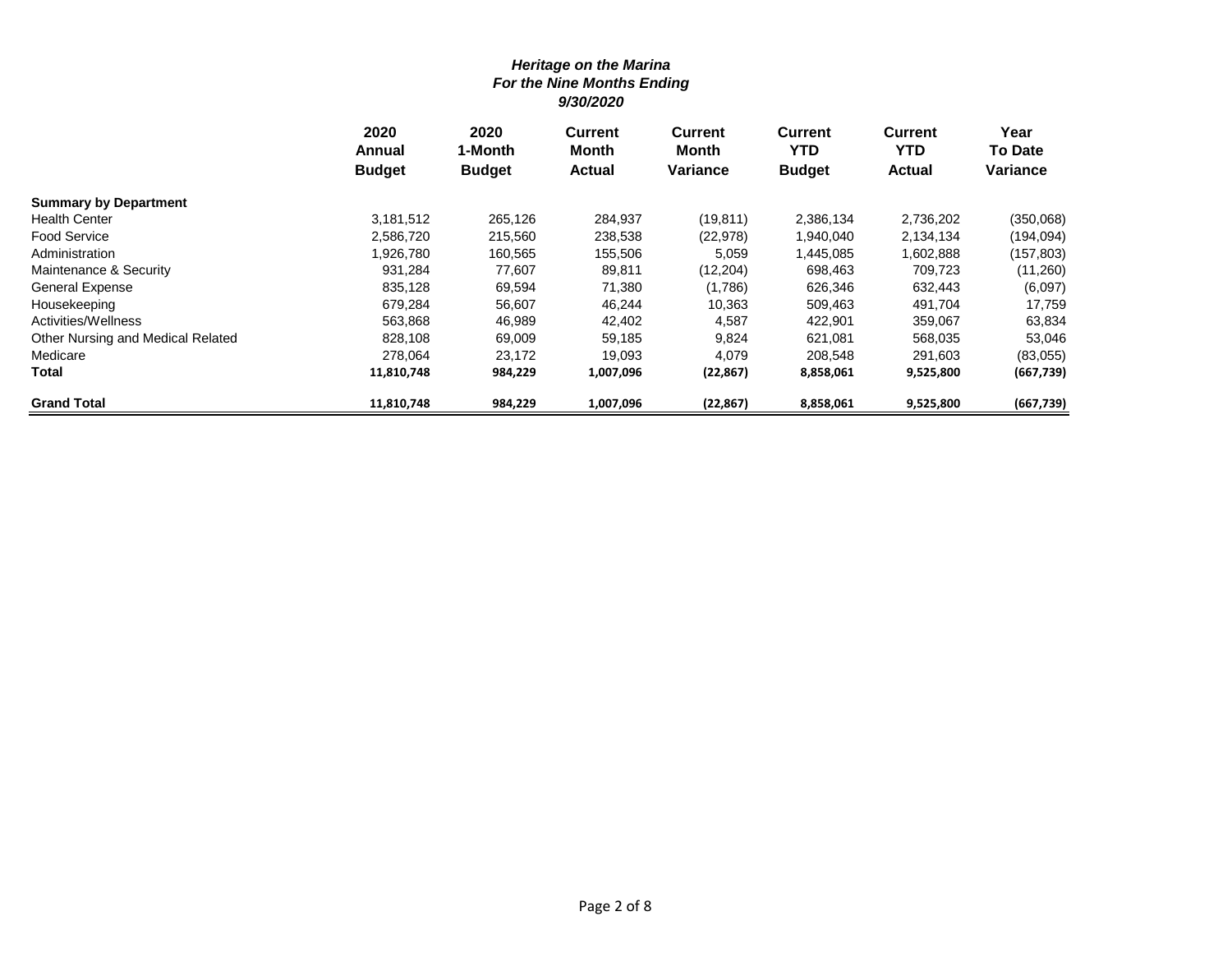|                                       | 2020          | 2020          | <b>Current</b> | <b>Current</b> | <b>Current</b> | <b>Current</b><br><b>YTD</b><br><b>Actual</b><br>3,930,835<br>1,014,306<br>184,465<br>17,871<br>335,328<br>401,767<br>21,699<br>458,728<br>135,215<br>145,613<br>144,351<br>112,179<br>129,834<br>159,711<br>34,996<br>22,739<br>1,250,183<br>71,650<br>71,641<br>23,097<br>67,786<br>11,021<br>40,164<br>71,412<br>16,558<br>63,548<br>14,161<br>51,417<br>7,521<br>0<br>4,763<br>5,274<br>10,085<br>494,563<br>5,594 | Year           |
|---------------------------------------|---------------|---------------|----------------|----------------|----------------|------------------------------------------------------------------------------------------------------------------------------------------------------------------------------------------------------------------------------------------------------------------------------------------------------------------------------------------------------------------------------------------------------------------------|----------------|
|                                       | Annual        | 1-Month       | <b>Month</b>   | <b>Month</b>   | <b>YTD</b>     |                                                                                                                                                                                                                                                                                                                                                                                                                        | <b>To Date</b> |
|                                       | <b>Budget</b> | <b>Budget</b> | <b>Actual</b>  | Variance       | <b>Budget</b>  |                                                                                                                                                                                                                                                                                                                                                                                                                        | Variance       |
| <b>Summary by Expense</b>             |               |               |                |                |                |                                                                                                                                                                                                                                                                                                                                                                                                                        |                |
| Wages & Salaries                      | 5,278,512     | 439,876       | 427,332        | 12,544         | 3,958,884      |                                                                                                                                                                                                                                                                                                                                                                                                                        | 28,049         |
| <b>Employee Benefits</b>              | 1,359,660     | 113,305       | 101,314        | 11,991         | 1,019,745      |                                                                                                                                                                                                                                                                                                                                                                                                                        | 5,439          |
| Workers Comp Insurance                | 269,904       | 22,492        | 21,072         | 1,420          | 202,428        |                                                                                                                                                                                                                                                                                                                                                                                                                        | 17,963         |
| Unemployment                          | 14,004        | 1,167         | 0              | 1,167          | 10,503         |                                                                                                                                                                                                                                                                                                                                                                                                                        | (7, 368)       |
| Vacations & Holidays                  | 432,336       | 36,028        | 42,784         | (6, 756)       | 324,252        |                                                                                                                                                                                                                                                                                                                                                                                                                        | (11,076)       |
| Food                                  | 515,004       | 42,917        | 52,168         | (9,251)        | 386,253        |                                                                                                                                                                                                                                                                                                                                                                                                                        | (15, 514)      |
| Food-Wine & Beer                      | 24,996        | 2,083         | 1,606          | 477            | 18,747         |                                                                                                                                                                                                                                                                                                                                                                                                                        | (2,952)        |
| <b>Utilities</b>                      | 579,276       | 48,273        | 55,133         | (6,860)        | 434,457        |                                                                                                                                                                                                                                                                                                                                                                                                                        | (24, 271)      |
| <b>Professional Fees</b>              | 175,812       | 14,651        | 5,018          | 9,633          | 131,859        |                                                                                                                                                                                                                                                                                                                                                                                                                        | (3,356)        |
| <b>Security Services</b>              | 195,492       | 16,291        | 15,804         | 487            | 146,619        |                                                                                                                                                                                                                                                                                                                                                                                                                        | 1,006          |
| Insurance                             | 197,844       | 16,487        | 16,087         | 400            | 148,383        |                                                                                                                                                                                                                                                                                                                                                                                                                        | 4,032          |
| Contract, Grounds Maintenance         | 153,564       | 12,797        | 8,585          | 4,212          | 115,173        |                                                                                                                                                                                                                                                                                                                                                                                                                        | 2,994          |
| Cleaning Supp & Paper Products        | 180,312       | 15,026        | 15,036         | (10)           | 135,234        |                                                                                                                                                                                                                                                                                                                                                                                                                        | 5,400          |
| Equipment & Long term Maintenance     | 181,356       | 15,113        | 27,039         | (11, 926)      | 136,017        |                                                                                                                                                                                                                                                                                                                                                                                                                        | (23, 694)      |
| Hsehld, Equip, & Carpet Replacement   | 38,808        | 3,234         | 5,934          | (2,700)        | 29,106         |                                                                                                                                                                                                                                                                                                                                                                                                                        | (5,890)        |
| Maintenance Expendable Supplies       | 2,508         | 209           | 4,752          | (4, 543)       | 1,881          |                                                                                                                                                                                                                                                                                                                                                                                                                        | (20, 858)      |
| <b>Outside Services</b>               | 1,417,248     | 118,104       | 127,701        | (9,597)        | 1,062,936      |                                                                                                                                                                                                                                                                                                                                                                                                                        | (187, 247)     |
| <b>Accounting Fees</b>                | 66,648        | 5,554         | 4,200          | 1,354          | 49,986         |                                                                                                                                                                                                                                                                                                                                                                                                                        | (21, 664)      |
| Legal Fees                            | 60,000        | 5,000         | $\mathbf 0$    | 5,000          | 45,000         |                                                                                                                                                                                                                                                                                                                                                                                                                        | (26, 641)      |
| Activities, Chapel, Arts, O&A, Gorman | 82,260        | 6,855         | 503            | 6,352          | 61,695         |                                                                                                                                                                                                                                                                                                                                                                                                                        | 38,598         |
| Marketing                             | 75,000        | 6,250         | 7,211          | (961)          | 56,250         |                                                                                                                                                                                                                                                                                                                                                                                                                        | (11, 536)      |
| Development                           | 15,000        | 1,250         | 0              | 1,250          | 11,250         |                                                                                                                                                                                                                                                                                                                                                                                                                        | 229            |
| IL/AL Medical Fees & Services         | 80,724        | 6,727         | 5,885          | 842            | 60,543         |                                                                                                                                                                                                                                                                                                                                                                                                                        | 20,379         |
| <b>Medical Supplies</b>               | 136,896       | 11,408        | 6,481          | 4,927          | 102,672        |                                                                                                                                                                                                                                                                                                                                                                                                                        | 31,260         |
| <b>Association Dues</b>               | 15,768        | 1,314         | 1,346          | (32)           | 11,826         |                                                                                                                                                                                                                                                                                                                                                                                                                        | (4, 732)       |
| Licenses, taxes, fees                 | 54,528        | 4,544         | 2,862          | 1,682          | 40,896         |                                                                                                                                                                                                                                                                                                                                                                                                                        | (22, 652)      |
| Communications                        | 28,392        | 2,366         | 1,011          | 1,355          | 21,294         |                                                                                                                                                                                                                                                                                                                                                                                                                        | 7,133          |
| Office Supplies/Computers/IT          | 103,608       | 8,634         | 7,137          | 1,497          | 77,706         |                                                                                                                                                                                                                                                                                                                                                                                                                        | 26,289         |
| <b>Board Expense</b>                  | 5,004         | 417           | 0              | 417            | 3,753          |                                                                                                                                                                                                                                                                                                                                                                                                                        | (3,768)        |
| <b>Holiday Party</b>                  | 21,000        | 1,750         | $\Omega$       | 1,750          | 15,750         |                                                                                                                                                                                                                                                                                                                                                                                                                        | 15,750         |
| Continuing Education/In-Service       | 9,372         | 781           | 100            | 681            | 7,029          |                                                                                                                                                                                                                                                                                                                                                                                                                        | 2,266          |
| Conference & Travel                   | 42,816        | 3,568         | 0              | 3,568          | 32,112         |                                                                                                                                                                                                                                                                                                                                                                                                                        | 26,838         |
| Van Expense                           | 11,340        | 945           | 1,223          | (278)          | 8,505          |                                                                                                                                                                                                                                                                                                                                                                                                                        | (1,580)        |
| COVID-19 Related                      | $\mathbf 0$   | 0             | 41,354         | (41, 354)      | 0              |                                                                                                                                                                                                                                                                                                                                                                                                                        | (494, 563)     |
| Miscellaneous                         | 11,196        | 933           | 419            | 514            | 8,397          |                                                                                                                                                                                                                                                                                                                                                                                                                        | 2,803          |
| Less Transfer for Arts, O&A Programs  | (25, 440)     | (2, 120)      | 0              | (2, 120)       | (19,080)       | (4,278)                                                                                                                                                                                                                                                                                                                                                                                                                | (14, 802)      |
| <b>Total</b>                          | 11,810,748    | 984,229       | 1,007,096      | (22, 867)      | 8,858,061      | 9,525,800                                                                                                                                                                                                                                                                                                                                                                                                              | (667, 739)     |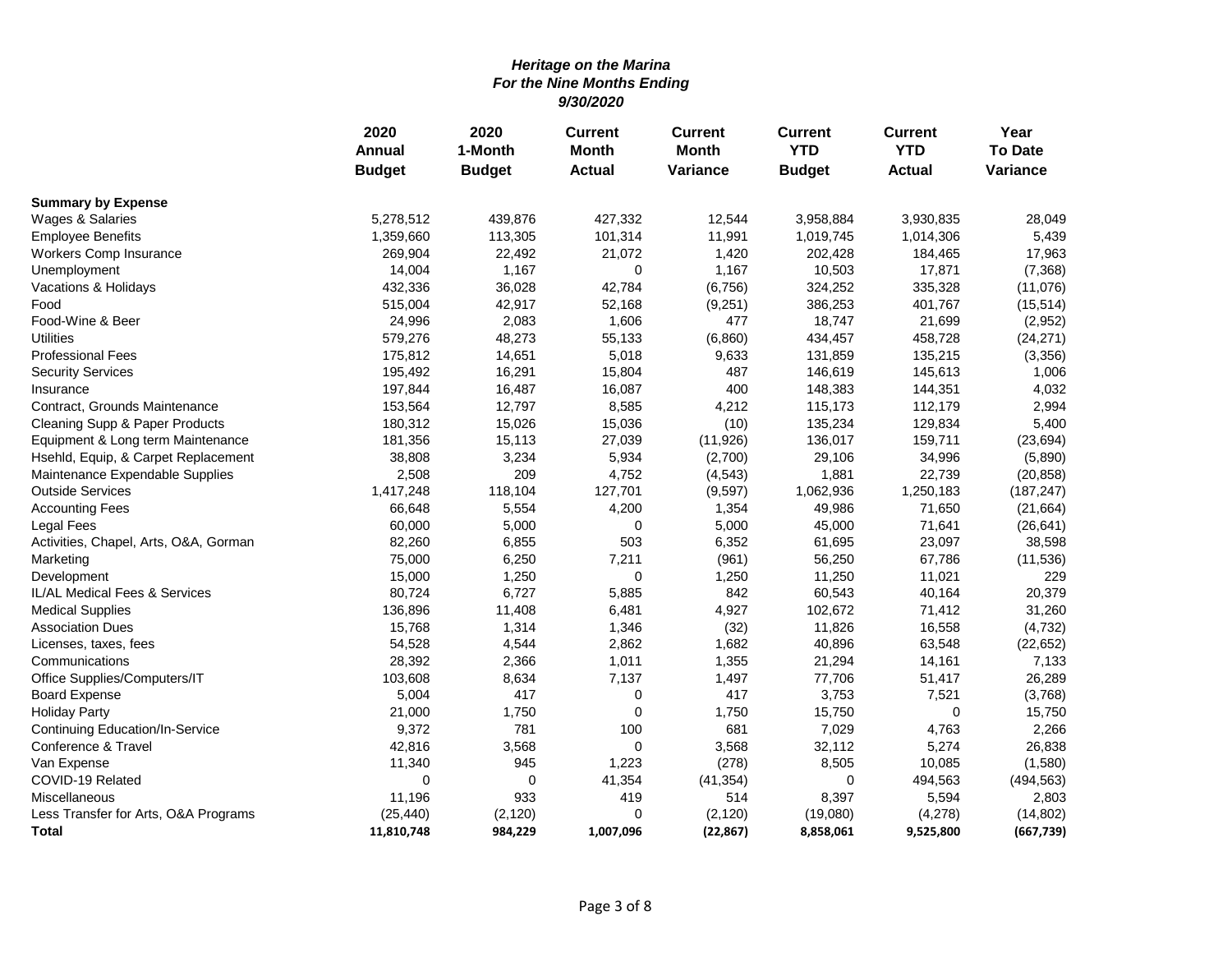|                                               | 2020          | 2020          | <b>Current</b> | <b>Current</b>  | <b>Current</b> | <b>Current</b>                                                                                                                                                                                                                                                                              | Year            |
|-----------------------------------------------|---------------|---------------|----------------|-----------------|----------------|---------------------------------------------------------------------------------------------------------------------------------------------------------------------------------------------------------------------------------------------------------------------------------------------|-----------------|
|                                               | <b>Annual</b> | 1-Month       | <b>Month</b>   | <b>Month</b>    | <b>YTD</b>     |                                                                                                                                                                                                                                                                                             | <b>To Date</b>  |
|                                               | <b>Budget</b> | <b>Budget</b> | <b>Actual</b>  | <b>Variance</b> | <b>Budget</b>  | <b>YTD</b><br><b>Actual</b><br>358,976<br>107,078<br>24,963<br>21,272<br>401,767<br>21,699<br>42,910<br>57,546<br>20,529<br>22,060<br>10,391<br>941<br>11,538<br>907,341<br>119,565<br>5,559<br>2,134,134<br>254,425<br>92,571<br>18,501<br>26,003<br>71,087<br>687<br>0<br>1,242<br>25,977 | <b>Variance</b> |
| <b>Food Service</b>                           |               |               |                |                 |                |                                                                                                                                                                                                                                                                                             |                 |
| Wages & Salaries                              | 512,712       | 42,726        | 39,999         | 2,727           | 384,534        |                                                                                                                                                                                                                                                                                             | 25,558          |
| <b>Employee Benefits</b>                      | 141,660       | 11,805        | 5,638          | 6,167           | 106,245        |                                                                                                                                                                                                                                                                                             | (833)           |
| Workers Comp Insurance                        | 35,652        | 2,971         | 2,901          | 70              | 26,739         |                                                                                                                                                                                                                                                                                             | 1,776           |
| Vacations & Holidays                          | 30,528        | 2,544         | 2,641          | (97)            | 22,896         |                                                                                                                                                                                                                                                                                             | 1,624           |
| Food                                          | 515,004       | 42,917        | 52,168         | (9,251)         | 386,253        |                                                                                                                                                                                                                                                                                             | (15, 514)       |
| Food-Wine & Beer                              | 24,996        | 2,083         | 1,606          | 477             | 18,747         |                                                                                                                                                                                                                                                                                             | (2,952)         |
| <b>Management Fees</b>                        | 56,280        | 4,690         | 4,830          | (140)           | 42,210         |                                                                                                                                                                                                                                                                                             | (700)           |
| <b>Cleaning Supplies &amp; Paper Products</b> | 96,552        | 8,046         | 5,912          | 2,134           | 72,414         |                                                                                                                                                                                                                                                                                             | 14,868          |
| <b>Household Replacements</b>                 | 20,004        | 1,667         | 2,543          | (876)           | 15,003         |                                                                                                                                                                                                                                                                                             | (5,526)         |
| <b>Equipment Maintenance</b>                  | 20,004        | 1,667         | 4,308          | (2,641)         | 15,003         |                                                                                                                                                                                                                                                                                             | (7,057)         |
| <b>Contract Maintenance</b>                   | 20,004        | 1,667         | 0              | 1,667           | 15,003         |                                                                                                                                                                                                                                                                                             | 4,612           |
| Licenses                                      | 1,704         | 142           | 105            | 37              | 1,278          |                                                                                                                                                                                                                                                                                             | 337             |
| <b>Office Supplies/Printing</b>               | 15,000        | 1,250         | 789            | 461             | 11,250         |                                                                                                                                                                                                                                                                                             | (288)           |
| <b>Outside Services</b>                       | 1,090,620     | 90,885        | 100,953        | (10,068)        | 817,965        |                                                                                                                                                                                                                                                                                             | (89, 376)       |
| COVID-19 Related                              | 0             | $\mathbf 0$   | 13,726         | (13, 726)       | 0              |                                                                                                                                                                                                                                                                                             | (119, 565)      |
| Miscellaneous                                 | 6,000         | 500           | 419            | 81              | 4,500          |                                                                                                                                                                                                                                                                                             | (1,059)         |
| <b>Total Food Service</b>                     | 2,586,720     | 215,560       | 238,538        | (22, 978)       | 1,940,040      |                                                                                                                                                                                                                                                                                             | (194, 094)      |
| Housekeeping                                  |               |               |                |                 |                |                                                                                                                                                                                                                                                                                             |                 |
| Salaries & Wages                              | 378,996       | 31,583        | 22,343         | 9,240           | 284,247        |                                                                                                                                                                                                                                                                                             | 29,822          |
| <b>Employee Benefits</b>                      | 126,012       | 10,501        | 9,206          | 1,295           | 94,509         |                                                                                                                                                                                                                                                                                             | 1,938           |
| Workers Comp Insurance                        | 27,084        | 2,257         | 2,040          | 217             | 20,313         |                                                                                                                                                                                                                                                                                             | 1,812           |
| Vacations & Holidays                          | 33,744        | 2,812         | 2,891          | (79)            | 25,308         |                                                                                                                                                                                                                                                                                             | (695)           |
| <b>Cleaning Supplies &amp; Paper Products</b> | 83,760        | 6,980         | 9,123          | (2, 143)        | 62,820         |                                                                                                                                                                                                                                                                                             | (8, 267)        |
| <b>Household Replacements</b>                 | 4,896         | 408           | 160            | 248             | 3,672          |                                                                                                                                                                                                                                                                                             | 2,985           |
| <b>Carpet Replacements</b>                    | 4,800         | 400           | 0              | 400             | 3,600          |                                                                                                                                                                                                                                                                                             | 3,600           |
| <b>Outside Services</b>                       | 19,800        | 1,650         | 480            | 1,170           | 14,850         |                                                                                                                                                                                                                                                                                             | 13,608          |
| COVID-19 Related                              | 0             | 0             | 0              | 0               | 0              |                                                                                                                                                                                                                                                                                             | (25, 977)       |
| Miscellaneous                                 | 192           | 16            | $\Omega$       | 16              | 144            | 35                                                                                                                                                                                                                                                                                          | 109             |
| <b>Total Housekeeping</b>                     | 679,284       | 56,607        | 46,244         | 10,363          | 509,463        | 491,704                                                                                                                                                                                                                                                                                     | 17,759          |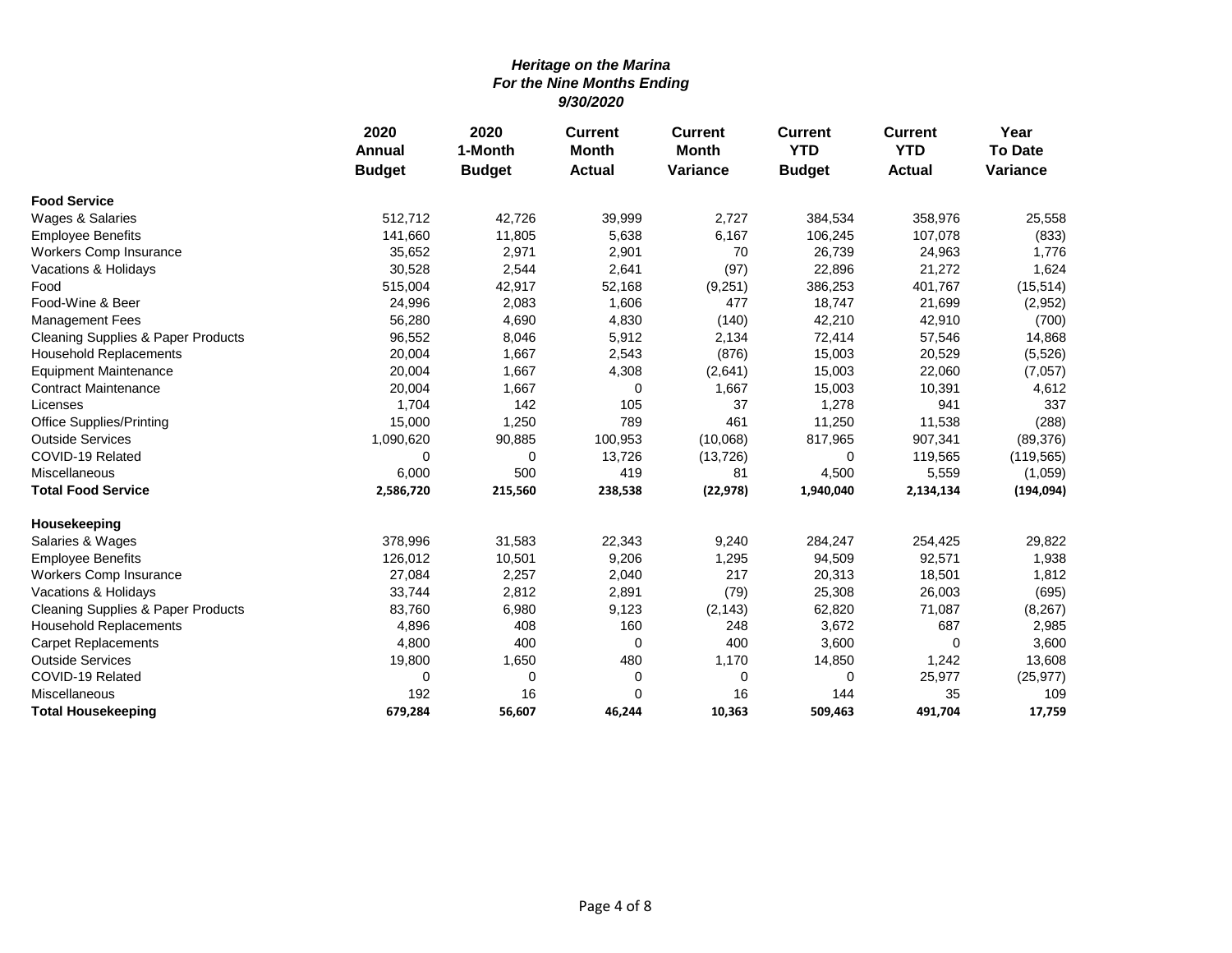|                                         | 2020          | 2020          | <b>Current</b><br><b>Current</b> |                 | <b>Current</b> | <b>Current</b> | Year            |
|-----------------------------------------|---------------|---------------|----------------------------------|-----------------|----------------|----------------|-----------------|
|                                         | <b>Annual</b> | 1-Month       | <b>Month</b>                     | <b>Month</b>    | <b>YTD</b>     | <b>YTD</b>     | <b>To Date</b>  |
|                                         | <b>Budget</b> | <b>Budget</b> | <b>Actual</b>                    | <b>Variance</b> | <b>Budget</b>  | <b>Actual</b>  | <b>Variance</b> |
| <b>Maintenance &amp; Security</b>       |               |               |                                  |                 |                |                |                 |
| Wages & Salaries                        | 305,136       | 25,428        | 21,943                           | 3,485           | 228,852        | 204,154        | 24,698          |
| <b>Employee Benefits</b>                | 83,148        | 6,929         | 4,536                            | 2,393           | 62,361         | 40,340         | 22,021          |
| Workers Comp Insurance                  | 18,264        | 1,522         | 1,382                            | 140             | 13,698         | 12,392         | 1,306           |
| Vacations & Holidays                    | 25,680        | 2,140         | 2,540                            | (400)           | 19,260         | 18,653         | 607             |
| <b>Security Services</b>                | 195,492       | 16,291        | 15,804                           | 487             | 146,619        | 145,613        | 1,006           |
| Van/Transportation                      | 11,340        | 945           | 1,223                            | (278)           | 8,505          | 10,085         | (1,580)         |
| <b>Equipment Maintenance</b>            | 151,344       | 12,612        | 22,731                           | (10, 119)       | 113,508        | 130,196        | (16, 688)       |
| <b>Contract Maintenance</b>             | 54,876        | 4,573         | 4,544                            | 29              | 41,157         | 37,291         | 3,866           |
| <b>Expendable Supplies</b>              | 2,508         | 209           | 4,752                            | (4, 543)        | 1,881          | 22,739         | (20, 858)       |
| <b>Equipment Replacements</b>           | 6,600         | 550           | 3,231                            | (2,681)         | 4,950          | 10,202         | (5,252)         |
| Conferences & Travel                    | 2,400         | 200           | 0                                | 200             | 1,800          | $\Omega$       | 1,800           |
| Longterm Maintenance                    | 2,496         | 208           | $\Omega$                         | 208             | 1,872          | 1,876          | (4)             |
| <b>Grounds Maintenance</b>              | 69,996        | 5,833         | 3,290                            | 2,543           | 52,497         | 58,204         | (5,707)         |
| COVID-19 Related                        | 0             | 0             | 3,836                            | (3,836)         | 0              | 17,979         | (17, 979)       |
| Miscellaneous                           | 2,004         | 167           | 0                                | 167             | 1,503          | 0              | 1,503           |
| <b>Total Maintenance &amp; Security</b> | 931,284       | 77,607        | 89,811                           | (12, 204)       | 698,463        | 709,723        | (11,260)        |
| <b>Activities/Wellness</b>              |               |               |                                  |                 |                |                |                 |
| Wages & Salaries                        | 354,168       | 29,514        | 26,046                           | 3,468           | 265,626        | 225,847        | 39,779          |
| <b>Employee Benefits</b>                | 97,692        | 8,141         | 10,332                           | (2, 191)        | 73,269         | 69,224         | 4,045           |
| Workers Comp Insurance                  | 21,408        | 1,784         | 1,704                            | 80              | 16,056         | 14,479         | 1,577           |
| Vacations & Holidays                    | 33,780        | 2,815         | 3,148                            | (333)           | 25,335         | 23,979         | 1,356           |
| Activities                              | 50,340        | 4,195         | 503                              | 3,692           | 37,755         | 18,639         | 19,116          |
| Chapel Expense                          | 6,480         | 540           | 0                                | 540             | 4,860          | 180            | 4,680           |
| COVID-19 Related                        | $\Omega$      | $\Omega$      | 668                              | (668)           | 0              | 6,718          | (6, 718)        |
| Misc Exp for Arts, O&A, Gorman Programs | 25,440        | 2,120         | 0                                | 2,120           | 19,080         | 4,278          | 14,802          |
| Transfer for Arts, O&A, Gorman Programs | (25, 440)     | (2, 120)      | $\Omega$                         | (2, 120)        | (19,080)       | (4,278)        | (14, 802)       |
| <b>Total Activities</b>                 | 563,868       | 46,989        | 42,402                           | 4,587           | 422,901        | 359,067        | 63,834          |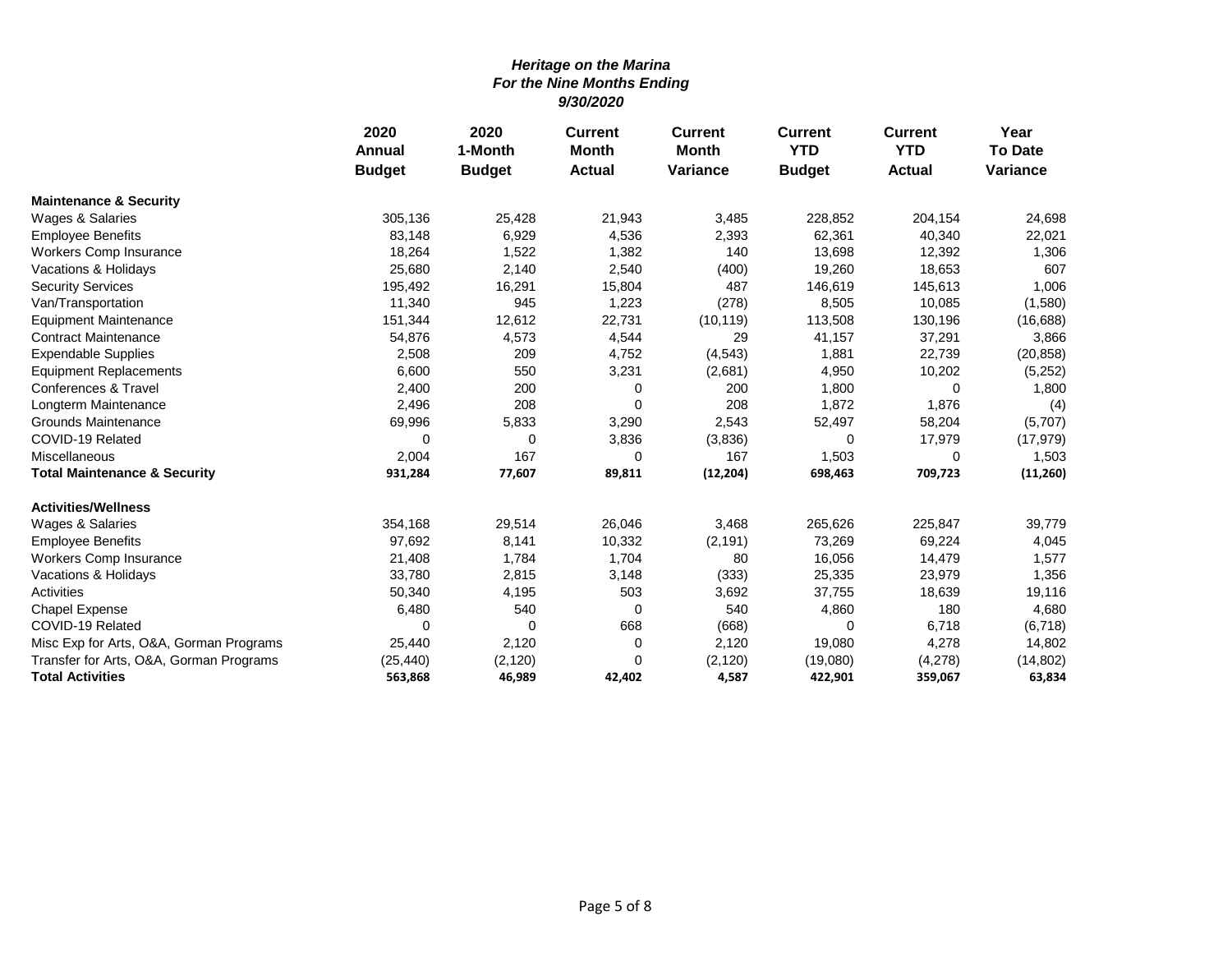|                                          | 2020          | 2020          | <b>Current</b><br><b>Current</b> | <b>Current</b>  | <b>Current</b> | Year          |                 |
|------------------------------------------|---------------|---------------|----------------------------------|-----------------|----------------|---------------|-----------------|
|                                          | Annual        | 1-Month       | <b>Month</b>                     | <b>Month</b>    | <b>YTD</b>     | <b>YTD</b>    | <b>To Date</b>  |
|                                          | <b>Budget</b> | <b>Budget</b> | <b>Actual</b>                    | <b>Variance</b> | <b>Budget</b>  | <b>Actual</b> | <b>Variance</b> |
| <b>Health Center</b>                     |               |               |                                  |                 |                |               |                 |
| Wages & Salaries                         | 2,117,808     | 176,484       | 190,300                          | (13, 816)       | 1,588,356      | 1,693,091     | (104, 735)      |
| <b>Employee Benefits</b>                 | 531,132       | 44,261        | 44,184                           | 77              | 398,349        | 446,918       | (48, 569)       |
| Workers Comp Insurance                   | 125,412       | 10,451        | 9,882                            | 569             | 94,059         | 84,845        | 9,214           |
| Vacations & Holidays                     | 154,344       | 12,862        | 16,804                           | (3,942)         | 115,758        | 124,044       | (8, 286)        |
| <b>Professional Fees</b>                 | 54,180        | 4,515         | 188                              | 4,328           | 40,635         | 54,822        | (14, 187)       |
| <b>Medical Supplies</b>                  | 92,808        | 7,734         | 5,157                            | 2,577           | 69,606         | 48,890        | 20,716          |
| <b>Household Replacements</b>            | 2,508         | 209           | 0                                | 209             | 1,881          | 3,578         | (1,697)         |
| <b>Outside Services</b>                  | 24,996        | 2,083         | 1,086                            | 997             | 18,747         | 22,266        | (3,519)         |
| Licenses                                 | 12,828        | 1,069         | 2,072                            | (1,003)         | 9,621          | 18,828        | (9,207)         |
| <b>Medical Fees</b>                      | 25,728        | 2,144         | 3,628                            | (1, 484)        | 19,296         | 20,703        | (1, 407)        |
| <b>Equipment Maintenance</b>             | 7,512         | 626           | 0                                | 626             | 5,634          | 4,404         | 1,230           |
| Communications                           | 5,676         | 473           | 454                              | 19              | 4,257          | 4,432         | (175)           |
| <b>Continuing Education/Inservice</b>    | 2,868         | 239           | 0                                | 239             | 2,151          | 1,974         | 177             |
| <b>Office Supplies/Printing</b>          | 4,608         | 384           | 457                              | (73)            | 3,456          | 6,686         | (3,230)         |
| <b>Contract Maintenance</b>              | 8,688         | 724           | 750                              | (26)            | 6,516          | 6,294         | 222             |
| Conferences & Travel                     | 10,416        | 868           | 0                                | 868             | 7,812          | 395           | 7,417           |
| COVID-19 Related                         | $\Omega$      | $\Omega$      | 9,976                            | (9,976)         | 0              | 192,834       | (192, 834)      |
| <b>Total Health Center and Nursing</b>   | 3,181,512     | 265,126       | 284,937                          | (19, 811)       | 2,386,134      | 2,736,202     | (350,068)       |
| <b>Other Nursing and Medical Related</b> |               |               |                                  |                 |                |               |                 |
| Wages & Salaries                         | 515,952       | 42,996        | 36,819                           | 6,177           | 386,964        | 375,170       | 11,794          |
| <b>Employee Benefits</b>                 | 156,276       | 13,023        | 7,523                            | 5,500           | 117,207        | 76,682        | 40,525          |
| Workers Comp Insurance                   | 36,144        | 3,012         | 2,702                            | 310             | 27,108         | 25,290        | 1,818           |
| Vacations & Holidays                     | 34,740        | 2,895         | 3,427                            | (532)           | 26,055         | 27,195        | (1, 140)        |
| COVID-19 Related                         | $\Omega$      | 0             | 6,458                            | (6, 458)        | 0              | 23,538        | (23, 538)       |
| Outside Medical Fees, Services           | 30,000        | 2,500         | 369                              | 2,131           | 22,500         | 2,477         | 20,023          |
| <b>Professional Fees</b>                 | 30,000        | 2,500         | 0                                | 2,500           | 22,500         | 20,700        | 1,800           |
| Other Exp for IL/AL Medical Care         | 24,996        | 2,083         | 1,887                            | 196             | 18,747         | 16,984        | 1,763           |
| <b>Total Other Nursing and Medical</b>   | 828,108       | 69,009        | 59,185                           | 9,824           | 621,081        | 568,035       | 53,046          |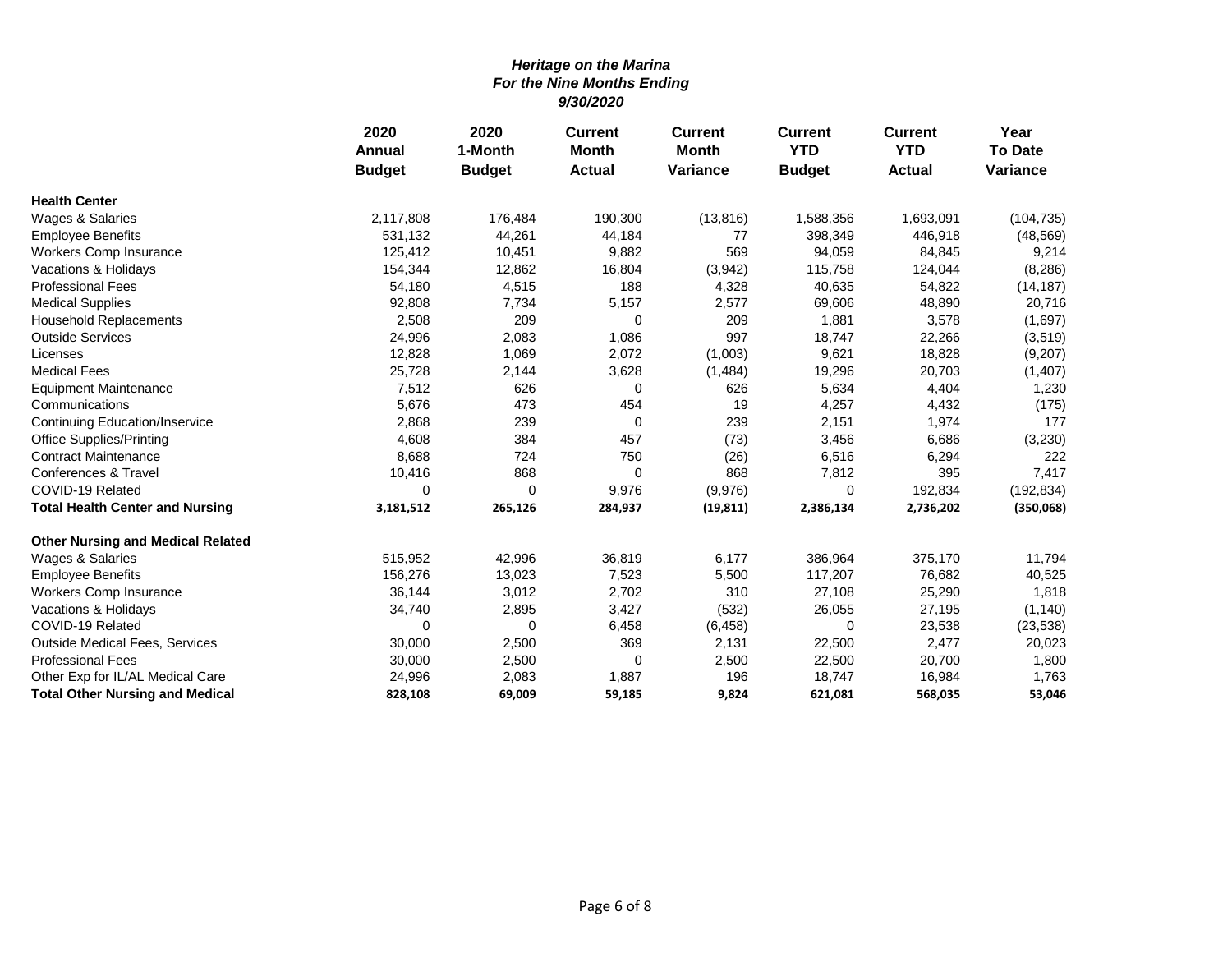|                          | 2020<br>Annual<br><b>Budget</b> | 2020<br>1-Month<br><b>Budget</b> | <b>Current</b><br><b>Month</b><br><b>Actual</b> | Current<br>Month<br><b>Variance</b> | Current<br>YTD<br><b>Budget</b> | <b>Current</b><br>YTD<br><b>Actual</b> | Year<br><b>To Date</b><br>Variance |
|--------------------------|---------------------------------|----------------------------------|-------------------------------------------------|-------------------------------------|---------------------------------|----------------------------------------|------------------------------------|
| <b>Medicare</b>          |                                 |                                  |                                                 |                                     |                                 |                                        |                                    |
| <b>Medical Supplies</b>  | 44.088                          | 3,674                            | 1,324                                           | 2,350                               | 33.066                          | 22.522                                 | 10,544                             |
| <b>Professional Fees</b> | 17,148                          | ,429                             |                                                 | 1,429                               | 12.861                          | 7,025                                  | 5,836                              |
| COVID-19 Related         |                                 |                                  |                                                 | 0                                   |                                 |                                        | 0                                  |
| Outside Services         | 216,828                         | 18,069                           | 17.769                                          | 300                                 | 162.621                         | 261,976                                | (99, 355)                          |
| Total Medicare           | 278.064                         | 23,172                           | 19,093                                          | 4.079                               | 208.548                         | 291,523                                | (82, 975)                          |